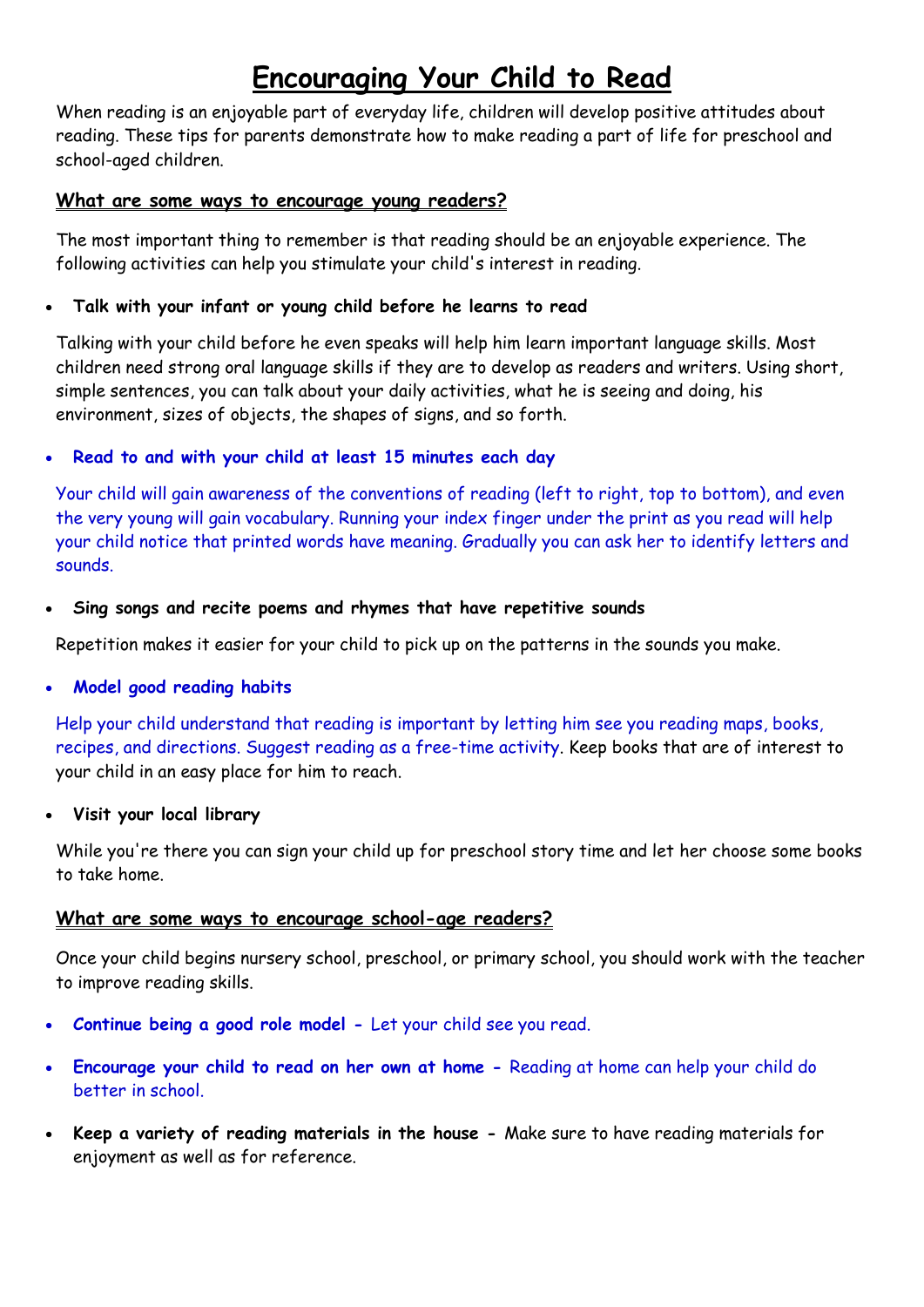#### **Encourage your child to practice reading aloud**

Listen to your child read for at least 15 minutes every day and praise him/her often as she does so. Offer to read every other page or even every other chapter to your child. Have conversations and discussions about the book with your child.

 **Write short notes for your child to read -** Write down his weekly household responsibilities for him to keep track of or put a note in his lunch bag.

#### **Encourage activities that require reading**

Cooking (reading a recipe), making a kite (reading directions), or identifying a bird's nest or a shell at the beach (reading a reference book) are some examples.

#### **Establish a reading time, even if it's only 15 minutes each day**

Make sure there is a good reading light in your child's room and stock the bookshelves with books and magazines that are easy to both read and reach.

#### **Talk with your child**

Talking makes children think about their experiences more and helps them expand their vocabularies. Ask your child to give detailed descriptions of events and to tell complete stories.

#### **Give your child writing materials**

Reading and writing go hand in hand. Children want to learn to write and to practice writing. If you make pencils, crayons, and paper available at all times, your child will be more inclined to initiate writing activities on his own.

 **Restrict television time -** The less time your child spends watching television, the more time he/she will have for reading-related activities.

## **Visit the library once a week**

Have your child apply for her own library card so she can check out books on her own for schoolwork and for pleasure reading. Ask your child to bring home a library book to read to a younger sibling and encourage her to check out books on tape that she can listen to on long car trips.

## **Work in partnership with your child's school**

Offer to volunteer in the classroom or school library as often as your schedule allows. Ask the school for parent participation materials.

## *Conclusion*

**To help your child succeed in school, you should do your part to ensure that he or she starts school with a strong foundation in language and literacy-related skills and a desire to learn to read.**

In the early primary years – from Y1 to Y4 – your child will continue learning how to read, which is a complex process that is difficult for some and easy for others. Take care during these years not to overemphasize the process of learning to read while encouraging your child to practice reading often. Reading for pleasure and interest will help your child to develop reading skills and will give your child the opportunity to practice these skills in meaningful ways.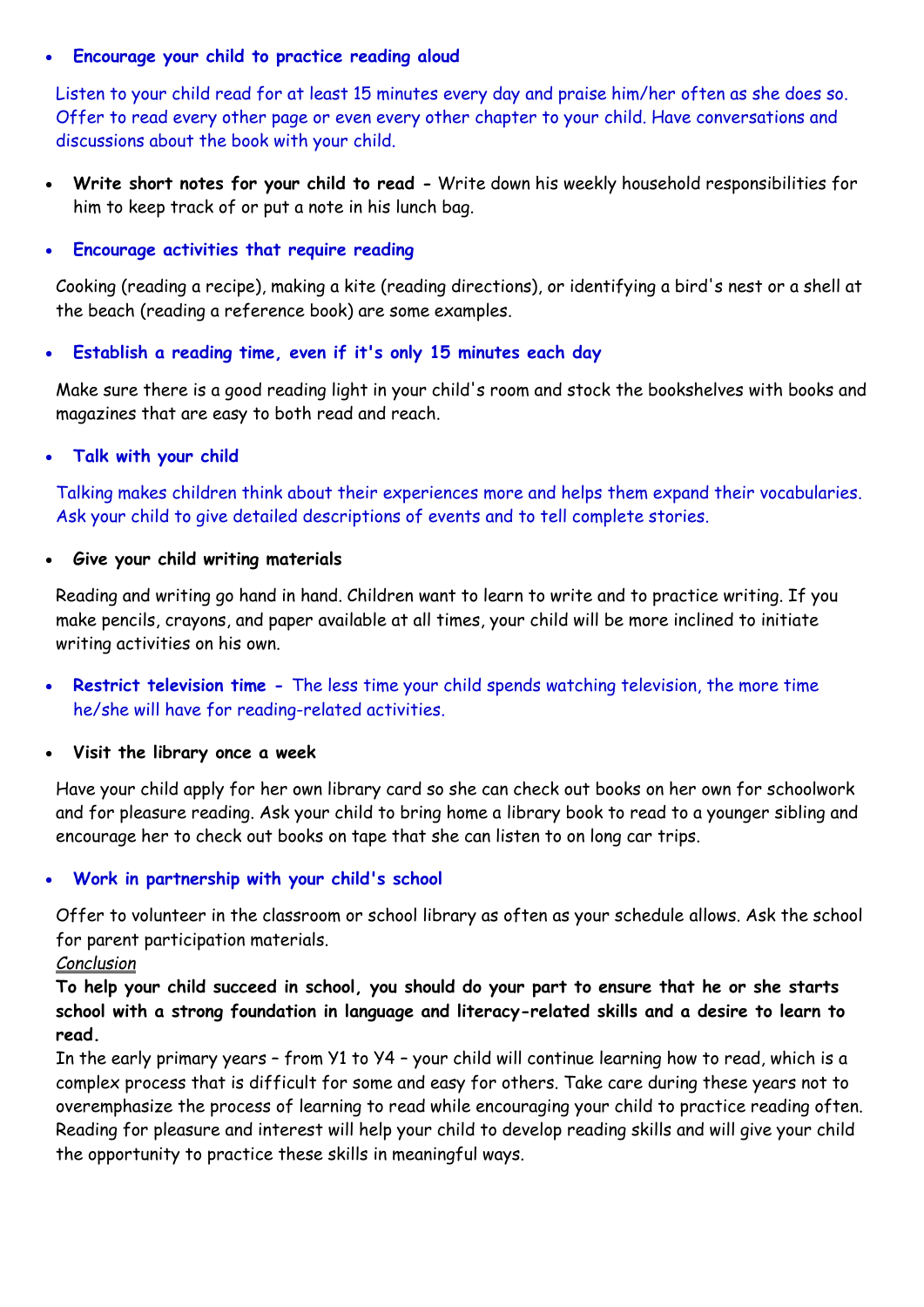#### **1. Develop children's oral language**

Depending on the child's language skill level, give him a story to read or have a story read to them. When the story is finished, ask your child to pinpoint favourite parts of the story. This can enable children to have fun picking out words and develop an interest to move to the next page.

#### **2. Read several stories every day**

The more children are exposed to literature, the more reading will become part of their daily life. A child is introduced to new information, concepts, and phonemic awareness with every story.

#### **3. Surround your children with reading material**

Children with a large collection of reading resources in their homes score higher and perform better on standardized tests. Provoke a reading habit in your child by having a large array of interesting books and magazines at her reading level.

#### **4. Encourage a wide variety of reading activities**

Make reading an essential part of your children's lives. Let them read menus, movie name, roadside signs, game guides, weather reports, and other practical everyday information. Always try to make sure your children have something to read in their spare time.

#### **5. Use technology to increase self-esteem**

Technology is changing the way we all learn, and it can have a positive impact on kids and their reading. By adding technology like tablet e-readers to the classroom, [students' self](https://www2.ed.gov/pubs/EdReformStudies/EdTech/effectsstudents.html)-esteem and [confidence rises.](https://www2.ed.gov/pubs/EdReformStudies/EdTech/effectsstudents.html) Technology also gives students who have grown up in an age of smartphones and computers another outlet with which they are familiar to grow and learn. Building self-esteem through applied technology and increased reading skills can have a positive ripple-effect on every other area of a student's life.

#### **6. Let them use e-readers**

E-readers can be adapted to each person's specific needs. If you have a kid who needs larger font or less lines per page in order to improve their reading ability, e-readers are perfectly suited to this kind of tailoring. E-readers are adaptive for students with learning disabilities as well, and can help level the playing field for children who learn differently.

#### **7. Let them choose what they read**

Reading for pleasure is one of the best ways for a child to improve his performance at school, but teaching a child to love reading involves a lot more than simply handing him a book. Letting children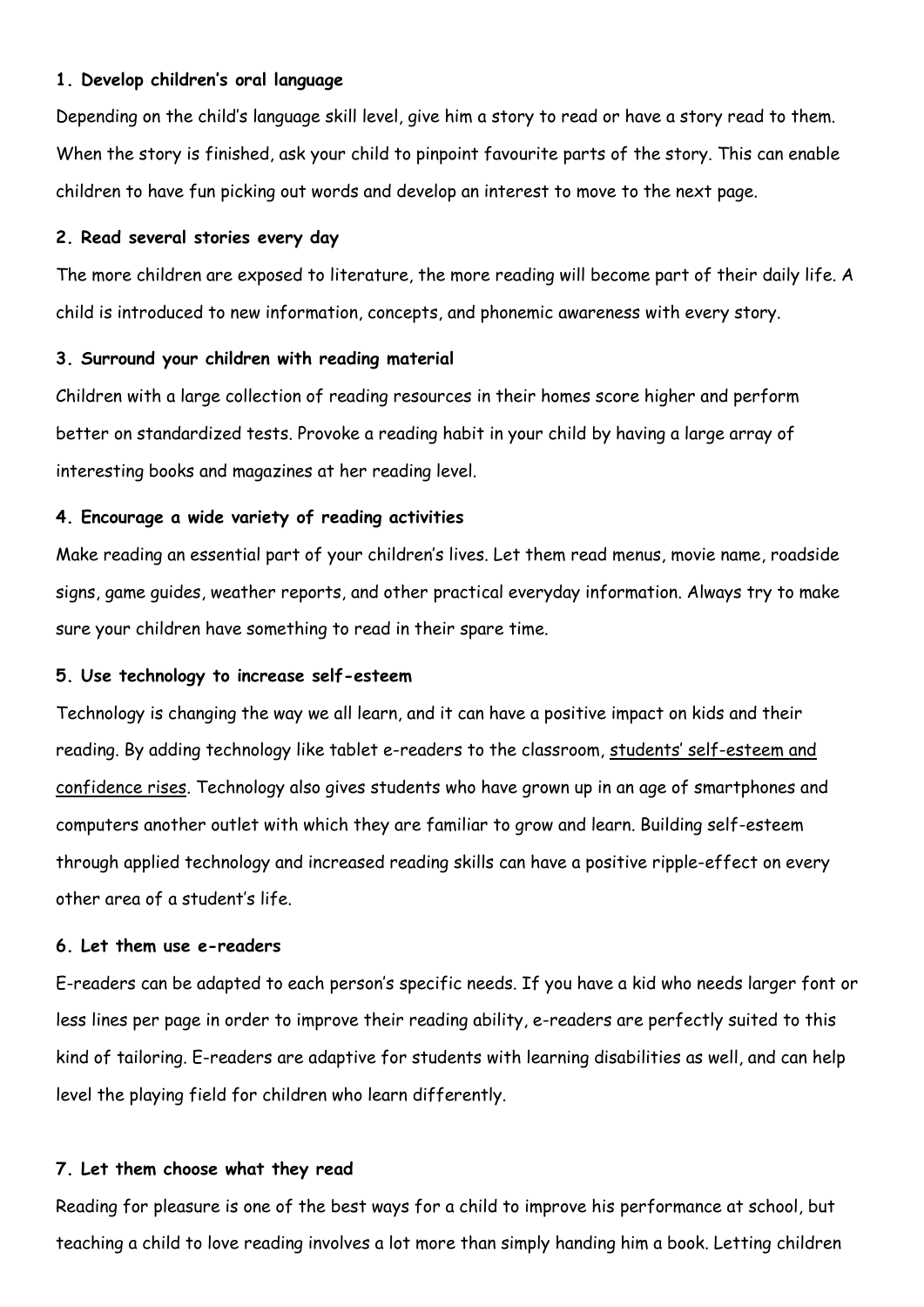have choices in their reading material goes a long way in raising life-long readers. Kids who choose what they read, regardless of whether it's a novel, a comic book, or a magazine, are more engaged with what they are reading and more likely to retain the information.

#### **8. Help them choose age-appropriate books**

Help your kids choose age-appropriate books on topics that interest them to spark a passion for reading. Take them to the library or even show them e-readers that provide entire libraries of options at the touch of the screen. Access to a wide-variety of options helps make it easier for parents to help their children find the stories that give them that toehold into the world of reading.

## **9. Make use of gadgets and creative apps**

Your smartphone or tablets can be used to install useful reading apps where kids can have safe spaces for reading without parents worrying about what they might come across online. Parents are able to choose what their children can access, as well as how long they can do different activities with timer features.

#### **10. Show interest in your child's reading**

Your response or feedback has a strong effect on how hard they will try to become good readers. Always remember to give them genuine praise for their efforts.

Reading for pleasure seems to give kids an advantage in school because they are used to be introduced to new ideas and can process them more quickly and effectively than their non-reading peers. [E-readers](http://www.lifehack.org/articles/lifestyle/ten-advantages-book-readers.html) have opened the doors to getting the next generation back into reading. Easy access to an array of topics and stories is sure to spark an interest in even a reluctant reader, and increasing technology provides better tailored learning opportunities while increasing self-esteem and confidence in the classroom.

# **How do I get my child to love reading?**

- 1. Read to your child from the earliest age. ...
- 2. Begin visiting the library regularly. ...
- 3. Read to your child as often as possible. ...
- 4. Don't push your child to learn to read. ...
- 5. Don't stop reading to him once he learns to read. ...
- 6. Ritualize daily reading time. ...
- 7. Take an interest in what your child is reading by listening to him/her and talking about the text.
- 8. Help her tackle the next level.